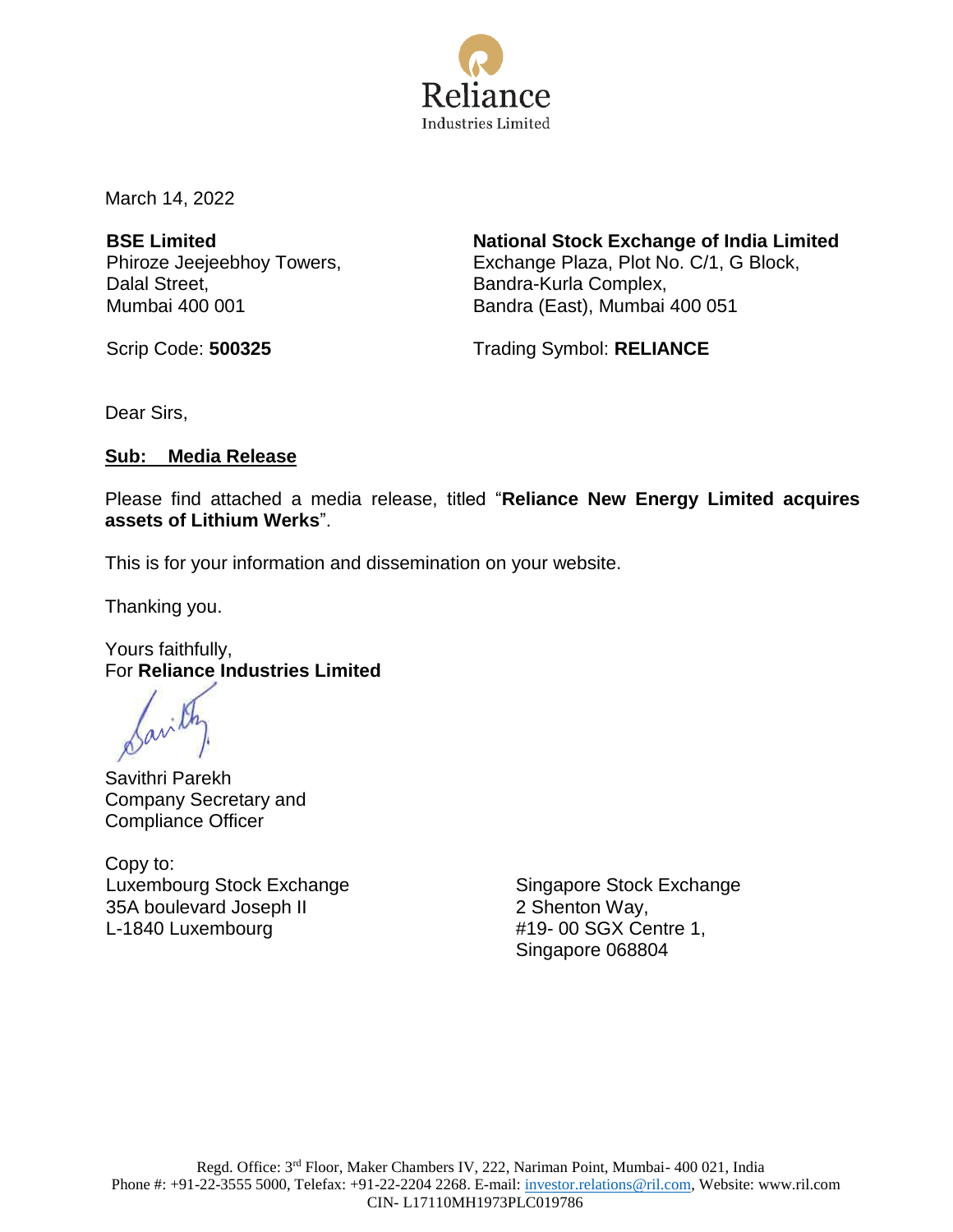

# **Reliance New Energy Limited acquires assets of Lithium Werks**

**An integrated portfolio of high-performance LFP solutions with a unique history of 30+ years of battery experience and innovation**

## **To further strengthen Reliance's cell chemistry technology leadership and accelerate setting up of multi gigawatt hour scale battery manufacturing in India**

**Mumbai, March 14, 2022:** Reliance New Energy Limited ("Reliance"), a wholly owned subsidiary of Reliance Industries Ltd, has today signed definitive agreements to acquire substantially all of the assets of Lithium Werks BV ("Lithium Werks") for a total transaction value of US\$ 61 Million including funding for future growth. The assets include the entire patent portfolio of Lithium Werks, manufacturing facility in China, key business contracts and hiring of existing employees as a going concern.

Founded in 2017, through acquisition of certain assets of Valence and A123 industrial division, the management of Lithium Werks brings **30+ years of battery expertise and nearly 200 MWh annual production capacity including coating, cell and custom module manufacturing capability**.

Lithium Werks is a leading provider of cobalt free and high-performance Lithium Iron Phosphate ("LFP") batteries. With the recent resurgence in demand for LFP batteries, Lithium Werks is uniquely positioned to take advantage of the global opportunities before it through its integrated portfolio of LFP solutions:

- 1. **World class IP portfolio with ~219 patents** related to LFP process and technology, including exclusive rights to superior LFP nano-technology, cell design, proprietary carbo-thermal reduction manufacturing method and, several next-generation electroactive materials.
- 2. Exciting **product development pipeline** underpinned by unique IP and design & engineering expertise.
- 3. An **integrated cell manufacturing capability**.

The combination of Lithium Werks with Reliance's recently announced acquisition of Faradion Limited, a global leader in sodium-ion cell chemistry, further strengthens Reliance's technology portfolio and provides it access to one of the world's leading portfolio of LFP patents and a management team with vast experience of innovation in cell chemistry, custom modules, packing, and building large scale battery manufacturing facility.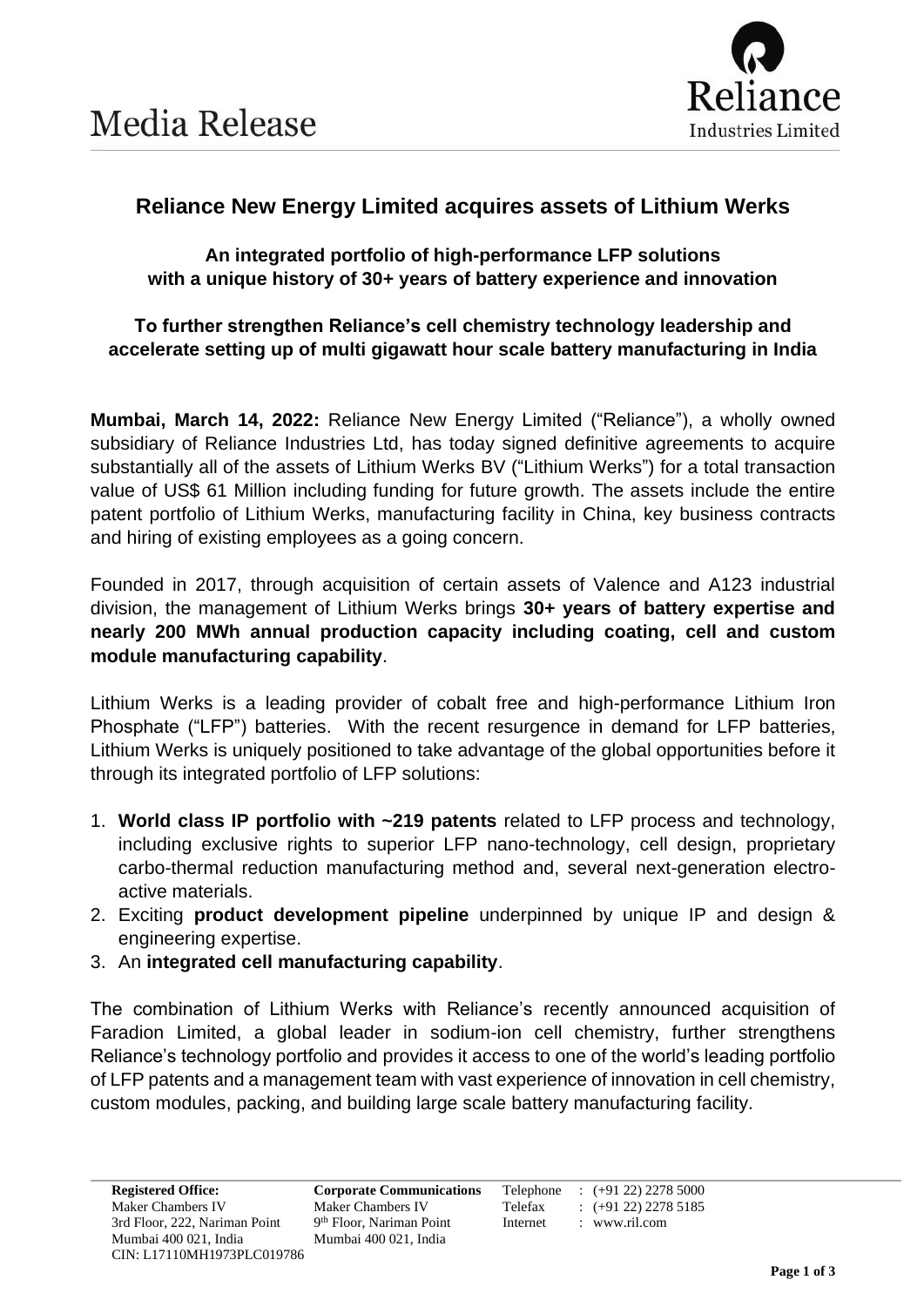

Reliance will be leveraging the experience of these senior management teams, together with the technology and know-how gained through acquisition of Faradion Limited and Lithium Werks, to establish an end-to-end battery ecosystem that will allow Reliance to deliver not only manufacturing at large scale certain key supply chain materials, such as cathode, anode, electrolyte, but also a cell manufacturing facility including leading IOT/AI capabilities giving Reliance the flexibility to produce batteries and battery module systems consisting of different chemistries for various applications across energy storage and mobility.

Speaking about this acquisition. **Mr. Mukesh Ambani, Chairman of Reliance Industries Limited,** said "LFP is fast gaining as one of the leading cell chemistries due to its cobalt and nickel free batteries, low cost and longer life compared to NMC and other chemistries. Lithium Werks is one of the leading LFP cell manufacturing companies globally and has a vast patent portfolio and a management team which brings tremendous experience of innovation across LFP value chain. We are looking forward to working with the Lithium Werks team and are excited about the pace at which we are progressing towards establishing an end-to-end battery manufacturing and supply ecosystem for India markets."

"Along with Faradion, Lithium Werks will enable us to accelerate our vision of establishing India at the core of developments in global battery chemistries and help us provide a secure, safe and high-performance supply chain to the large and growing Indian EV and Energy Storage markets".

**Mr. Joe Fisher, Co-Founder and CEO of Lithium Werks,** said "We are pleased to become a part of the Reliance New Energy initiative. This deal means increased resources and expanded global reach, while leveraging our experienced team and IP portfolio and providing scale and momentum to help drive our product innovation, capacity expansion and accelerate our clean energy strategy".

**Mr. Christian P Ringvold, Co-Founder of Lithium Werks,** also commented "Reliance is committed to sustainable development and understands the importance of batteries in the transition to a fossil-free future. The company's strong values, solid track record, and high ambitions make me confident that this is the right way forward for Lithium Werks. I am very excited to continue on this journey with Reliance".

The transaction is subject to certain regulatory and other customary closing conditions and is expected to complete by June 2022.

Covington & Burling LLP acted as the legal advisor and Deloitte as the accounting and tax advisor to Reliance on this transaction.

9<sup>th</sup> Floor, Nariman Point Internet : www.ril.com

**Registered Office: Corporate Communications** Telephone : (+91 22) 2278 5000